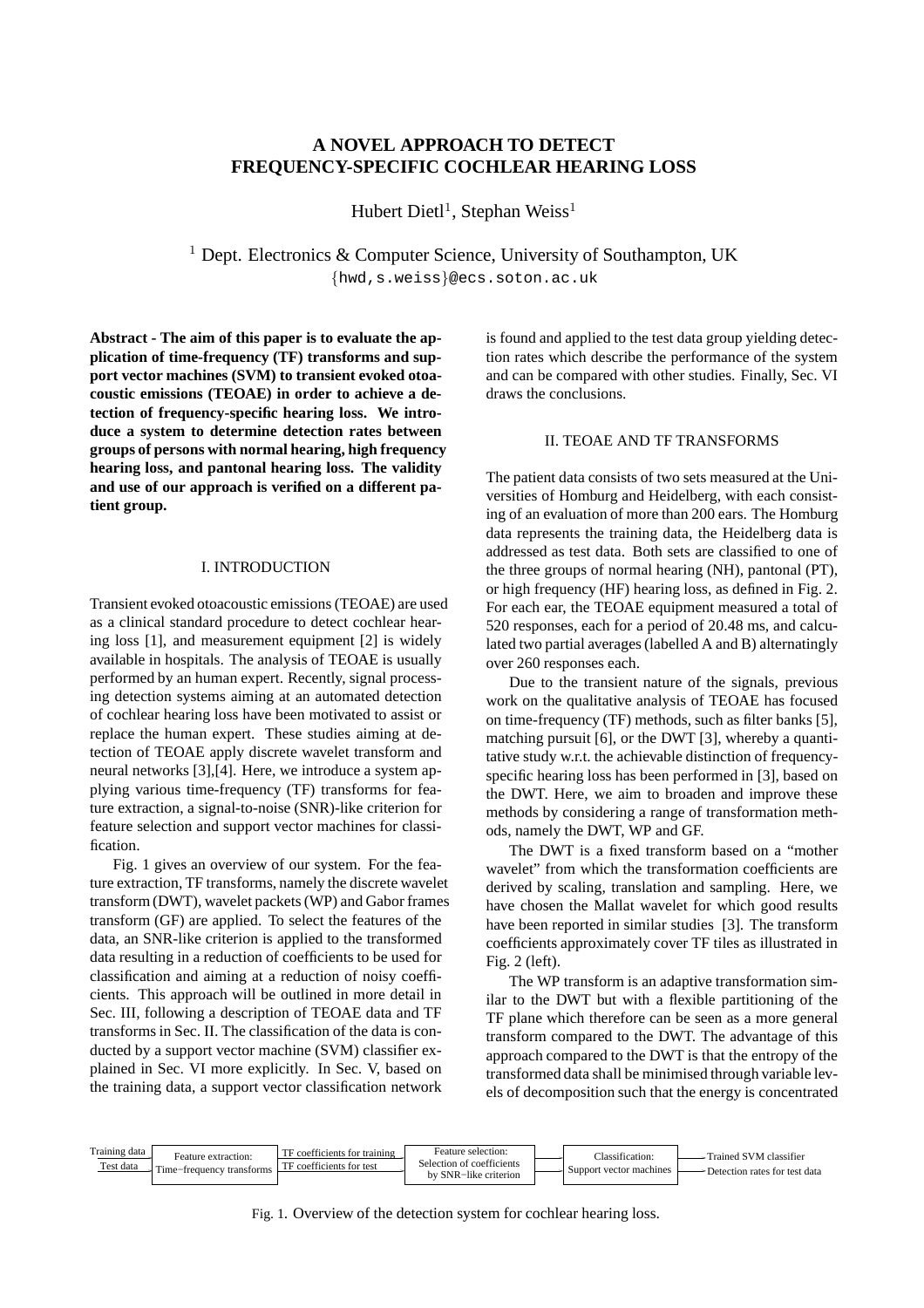

Fig. 2. Characterisation of hearing loss (HL) for (left) normal hearing, (middle) pantonal HL, and (right) high frequency HL.

in as few coefficients as possible. That minimisation is achieved by the reduction of the concentration according to Shannon's entropy [7]. Fig. 2 (middle) shows a sample WP decomposition.

The GF decomposition yields a uniform tiling of the TF plane and hence can provide a desired resolution in a specific TF segment, see e.g. Fig. 2 (right). It is based on an oversampled filter bank with a flexible number of channels constructed according to [8], whereby the channel number is again selected in order to minimise the transform coefficients' entropy when applied to TEOAE data. All transformations are operating on finite length EEG segments and are implemented with symmetric boundary extensions [9].

Based on a parameterisation of the data by the TF transforms, representing the feature extraction of the data, the application of an SNR-like criterion for the feature selection is conducted which will be described next.

#### III. FEATURE SELECTION

To quantify and exploit differences in the TEOAE TF coefficients of the three groups of hearing ability within the Homburg data, a signal-to-noise-ratio (SNR) based criterion is invoked. First, the SNR is estimated for each of the 512 parameters in the TF-plane based on the TF transforms of the two partial averages,  $C_{A,i}(n)$  and  $C_{B,i}(n)$ ,  $n = 1, \ldots, 512$ ,  $i = \{DWT, WP, GF\}$ . The SNR of the nth coefficient is (coarsely) estimated by comparing the sum and the difference obtained from the partial averages A and B:

$$
SNR(n) = 20 \log_{10} \frac{|C_{\mathbf{A},\mathbf{i}}(n) + C_{\mathbf{B},\mathbf{i}}(n)|}{|C_{\mathbf{A},\mathbf{i}}(n) - C_{\mathbf{B},\mathbf{i}}(n)| + \epsilon} \quad . \quad (1)
$$

with  $\epsilon$  being a small constant. This SNR is calculated for all measurements, and for each of the 512 TF coefficients within each of the three hearing ability groups, the distribution is recorded. The SNR value of a TF coefficient is used to evaluate the separability of any two groups with different hearing status. The separability can be assessed independent of the selection of a specific threshold by means of a socalled receiver operating characteristic (ROC) curve. The area underneath the ROC is a measure for the separability of both groups, and independent of the definition of SNR-thresholds [10].

As single WP coefficients yield a poor separability between any two groups, we pick the coefficient that gives the best separable SNR according to (1) as a starting value and iteratively grow a coefficient set  $G$  to improve separability. Further coefficients are added to  $G$  from the neighbourhood of surrounding coefficients. Adjacency is defined by edge and corner connections in the TF plane. The iteration is stopped when the ROC does not further improve for the SNR of the coefficients contained in  $G$ . To broaden the search algorithm, also the second largest coefficient is selected as a starting value for the search procedure; moreover, the neighbourhood search is broadened by including the adjacent coefficients to the ones described previously. The reason is that by this generalisation an improvement of the separability results is ex-



Fig. 3. TF tiling comparison between a DWT (left), a sample WP (middle) and a sample GF (right) decomposition.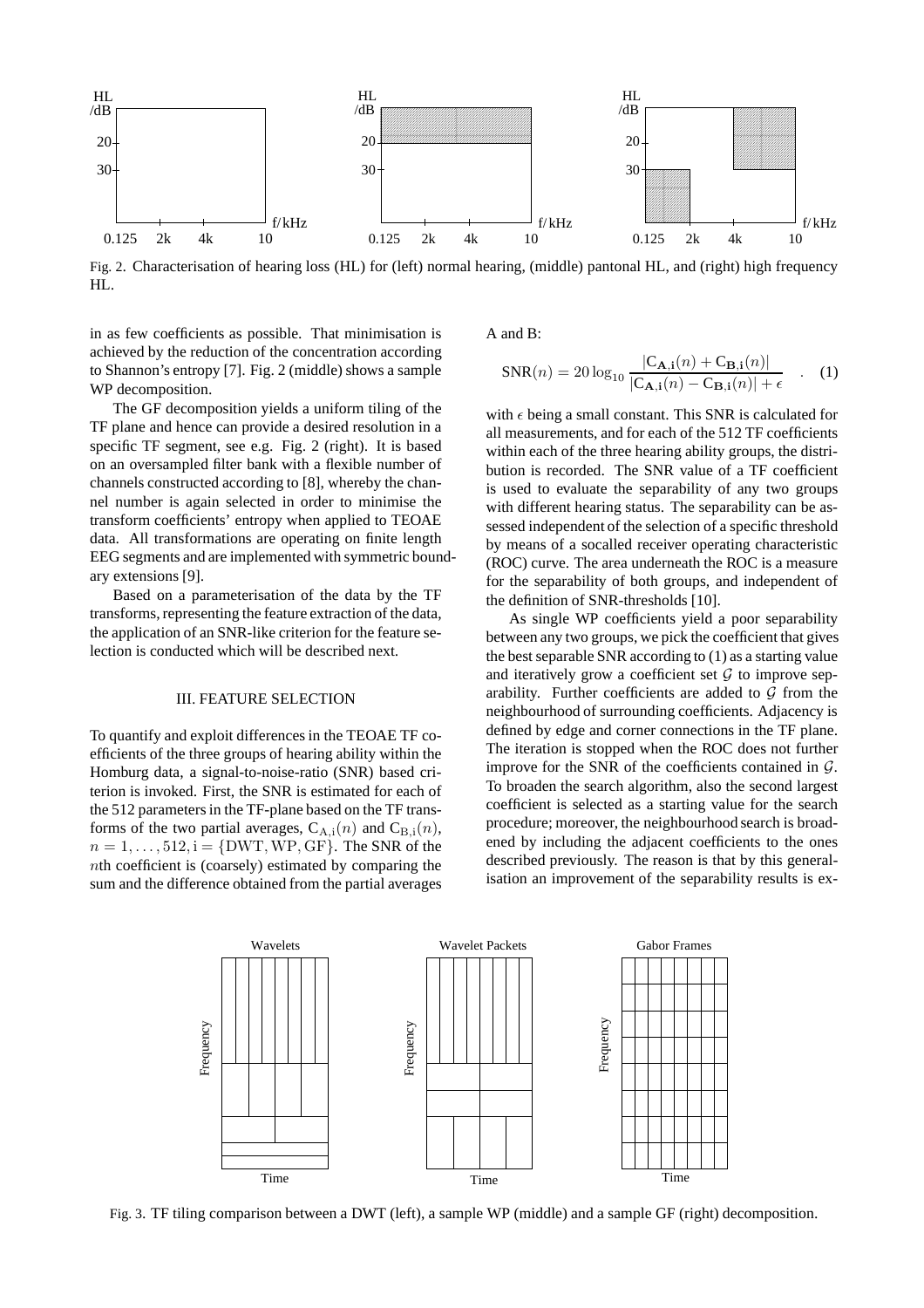pected.

### IV. SVM CLASSIFICATION

In the following, we briefly explain SVM, [11], [12]. We consider a three class classification problem for the classes defined by the groups NH, HF and PT, starting with an explanation for a two class classification. The training data originates from the Homburg data, while the test data comprises the Heidelberg measurements.

The training data is described as a set of training vectors  $\{p_i\}_{i=1}$  ... M with corresponding binary labels  $S_i =$ 1 for the one class, e.g. NH, and  $S_i = -1$  for the second class, e.g. HF. The SVM conducts a classification of a test vector **t** by assigning a label  $\hat{S}$  by calculating

$$
\hat{S} = sign(f(\mathbf{t})) \quad \text{with} \quad f(\mathbf{t}) = \sum_{i} \alpha_i S_i K(\mathbf{t}, \mathbf{p}_i) + b.
$$
\n(2)

The  $\alpha_i$  are called weights and b is the bias, which are SVM parameters and adopted during training by maximising

$$
L_D = \sum_i \alpha_i - \frac{1}{2} \sum_{i,j} \alpha_i \alpha_j S_i S_j K(\mathbf{p}_i, \mathbf{p}_j)
$$
 (3)

under the constraints

$$
0 \le \alpha_i \le C
$$
 and  $\sum_i \alpha_i S_i = 0$  (4)

with  $C$  being a positive constant which weighs the influence of training errors.  $K(\cdot, \cdot)$  is called kernel of the SVM. If there is a solution for  $\alpha_i$ , a value for b is determined. Usually  $\alpha_i = 0$  for the majority of i and thus the summation in (2) is limited to a subnet of the  $\mathbf{p}_i$ , which therefore is called the set of support vectors. There are several commonly used kernels for SVM, which give some flexibility for the underlying application. Many implementations of kernels can be found in literature, whereby two popular ones are Gaussian and polynomial kernels. If  $K(\cdot, \cdot)$  is positive definite, (3) and (4) is a convex quadratic optimisation problem, which converges towards the global optimum assuringly. This optimisation can be quite demanding in terms of computation time for real-world problems, and therefore, sophisticated algorithms like sequential minimal optimisation (SMO) [11] are used for the solution.

To find a significant value for the training error  $C$ , a leave-one-out (l-o-o) estimation of the error rate is applied as follows: From the training samples, remove the first example. Train the SVM on the remaining samples. Then test the removed example. If the example is classified incorrectly, it is said to produce a leave-one-out error. In [11], an approach to estimate the maximum lo-o error is shown avoiding training the SVM more than once, which is also used for our study. By changing the value for  $C$  stepwise, the minimum for the l-o-o error is found determining the SVM classification network. For our application, a Gaussian kernel was used.

So far, we have described the SVM for only two classes. As we aim at distinguishing 3, we need to define a multiclass method. In [13] a decision directed acyclic graph

(DAG) for multi-class SVM is introduced. It is based on an 1-vs-1 classification where the training is conducted for all possible combinations of the classes. Based on a trained SVM classifier for each possible class combination, a binary acyclic graph is used for testing. Fig. 4 shows the decision DAGSVM for our application to the the three classes with different hearing ability.



Fig. 4. DAGSVM for TEOAE.

### V. RESULTS AND DISCUSSION

Having described the detection methods and the data used for our system, we present the results in the following. For each transform method and based on the selected coefficient sets, a SVM classification is conducted for each distinction case using the training data. The test data is analysed by the determined classifiers according to the decision DAG in Fig. 4 yielding the detection rates in Tab. 1 for each class for each parameterisation method.

|           | detection rates for test data |       |       |
|-----------|-------------------------------|-------|-------|
| group     | <b>DWT</b>                    | WP    | GF    |
| <b>NH</b> | 79.7%                         | 68.1% | 91.3% |
| <b>HF</b> | 63.2%                         | 74.7% | 63.2% |
| PТ        | 69.3%                         | 56.4% | 53.9% |

Tab. 1. Detection rates yielded by DAGSVM.

The table shows that the DWT yields the best overall results. The HF can be detected most significantly with the WP. The PT group is the most difficult to determine, just above half of the patients can be allocated correctly for the WP and GF. These results may not seem to be encouraging. However, when only considering the the case NH vs PT, the following results are obtained:

- DWT: NH 91.3%, PT 89.7%,
- WP: NH 89.9%, PT 84.6%
- GF: NH 99%, PT 84.6%,

which is well in the range of other studies.

E.g in [14], a group of normal hearing is defined by no hearing loss up to 30 dB and a hearing impaired group with a hearing loss over 30 dB. A separation method based on wavelet transforms, ensemble correlation, time window design and mean cross-correlation is introduced. The